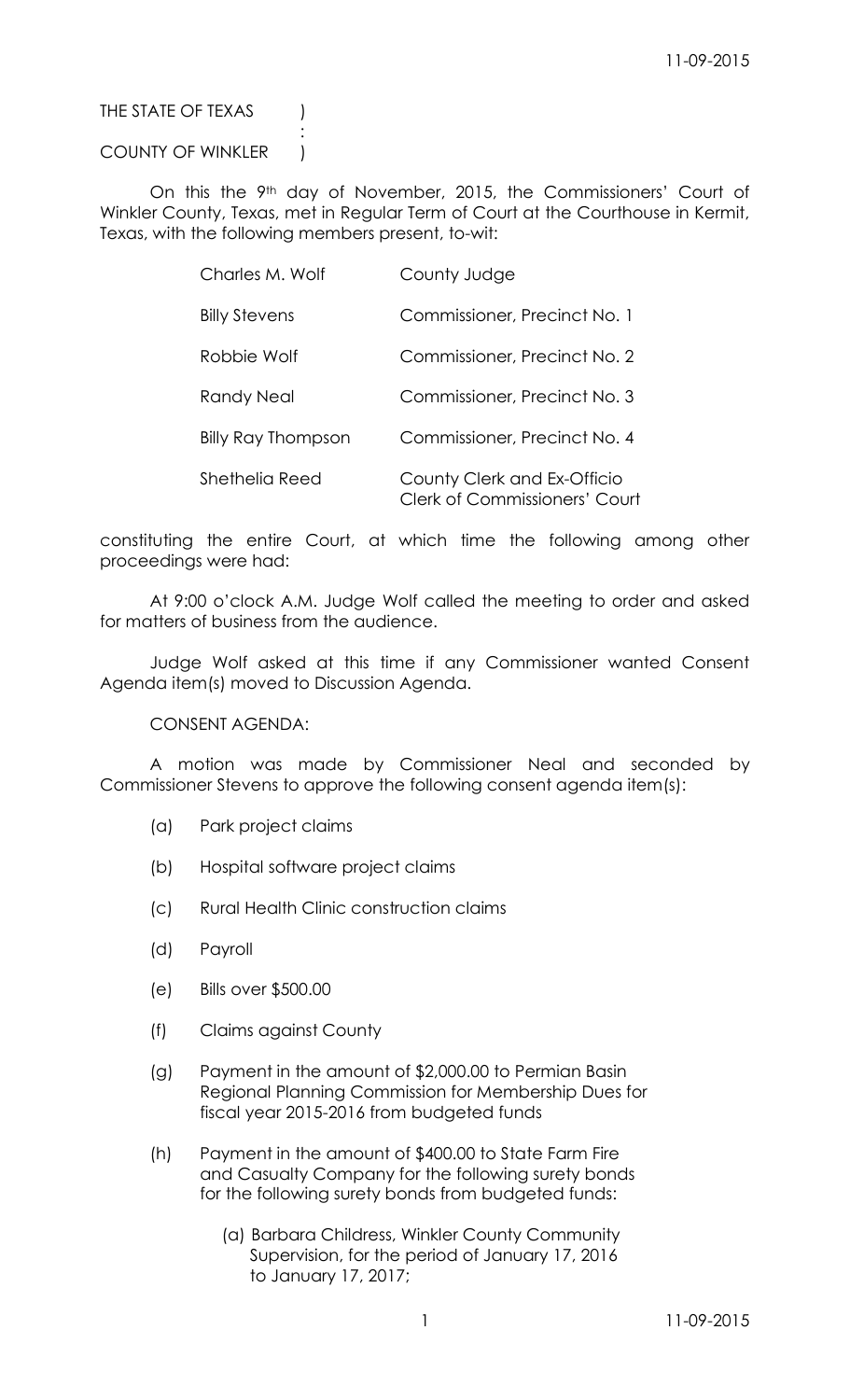- (b) Dixie Randolph, Deputy District Clerk, for the period of December 14, 2015 through December 14, 2016;
- (c) Paula Holder, Assistant Treasurer, for the period of December 13, 2015 through December 13, 2016; and

Cindy Salinas, Hot Check Clerk, for the period of January 01, 2016 through January 01, 2017

which motion became an order of the Court upon the following vote:

Ayes: Commissioners Stevens, Wolf, Neal and Thompson Noes: None

At this time the Court heard outside audit of tax roll report from William Patton, Robison Johnston & Patton, LLP.

Following recommendations of Winkler County Fire Marshall, Kermit Volunteer Fire Department and Wink Volunteer Fire Department, a motion was made by Commissioner Neal and seconded by Thompson to approve extension of burn ban in unincorporated areas of Winkler County for ninety (90) days or less if drought conditions change; which motion became an order of the Court upon the following vote:

Ayes: Commissioners Stevens, Wolf, Neal and Thompson Noes: None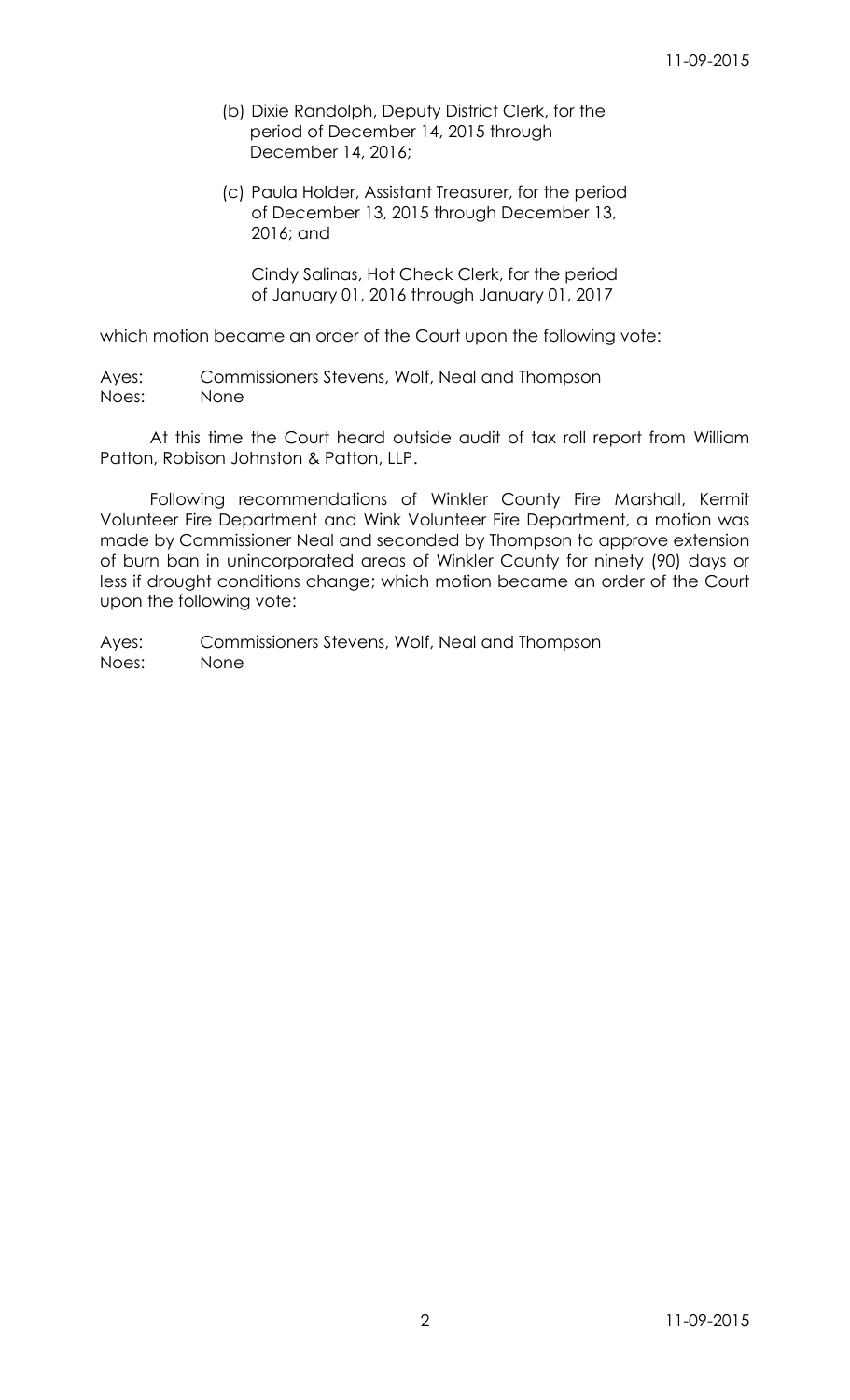## **STATE OF TEXAS**

**COUNTY OF WINKLER** 

## ORDER PROHIBITING OUTDOOR BURNING

 $\S$  $\S$ 

 $\delta$ 

WHEREAS, the Commissioners Court finds that circumstances present in all of the unincorporated area of the county create a public safety hazard that would be exacerbated by outdoor burning;

IT IS HEREBY ORDERED by the Commissioners Court of Winkler County that all outdoor burning is prohibited in the unincorporated area of the county for ninety (90) days from the date of adoption of this Order, unless the restrictions are terminated earlier based on a determination made by: (1) the Texas Forest Service that drought conditions no longer exist; or (2) the Commissioners' Court based on a determination that the circumstances that required the Order no longer exist.

This Order is adopted pursuant to Local Government Code §352.081, and other applicable statutes. This Order does not prohibit outdoor burning activities related to public health and safety that are authorized by the Texas Commission on Environmental Quality for (1) firefighter training; (2) public utility, natural gas pipeline or mining operations; or (3) planting or harvesting of agricultural crops; or (4) burns that are conducted by a prescribed burn manager certified under Natural Resources Code §153.048 and meet the standards of Natural Resources Code §153.047.

In accordance with Local Government Code §352.081(h), a violation of this Order is a Class C misdemeanor, punishable by a fine not to exceed \$500.00.

ADOPTED this 9th day of November, 2015 by a vote of  $\frac{1}{\sqrt{2}}$  ayes and  $\frac{1}{\sqrt{2}}$  nays.

CHARLES M. WOLT

WINKLER COUNTY JUDGE

BILLY JASTEVENS

COMMISSIONER PRECINCT 3

 $\theta$ **ARTEST** sed IETHELIA REED. WINKLER COUNTY CLERK Change Change **Krommer** 

**ROBBIE WOLF** 

COMMISSIONER PRECINCT

BILLYRAY THOMPSON

A motion was made by Commissioner Neal and seconded by Commissioner Thompson to approve request of the Knights of Columbus to sponsor a softball tournament at Vest Park ball field on Saturday, November 21, 2015 and Sunday, November 22, 2015, for the benefit of the children of Jennifer Tarin recently deceased; which motion became an order of the Court upon the following vote:

Commissioners Stevens, Wolf, Neal and Thompson Ayes: Noes: None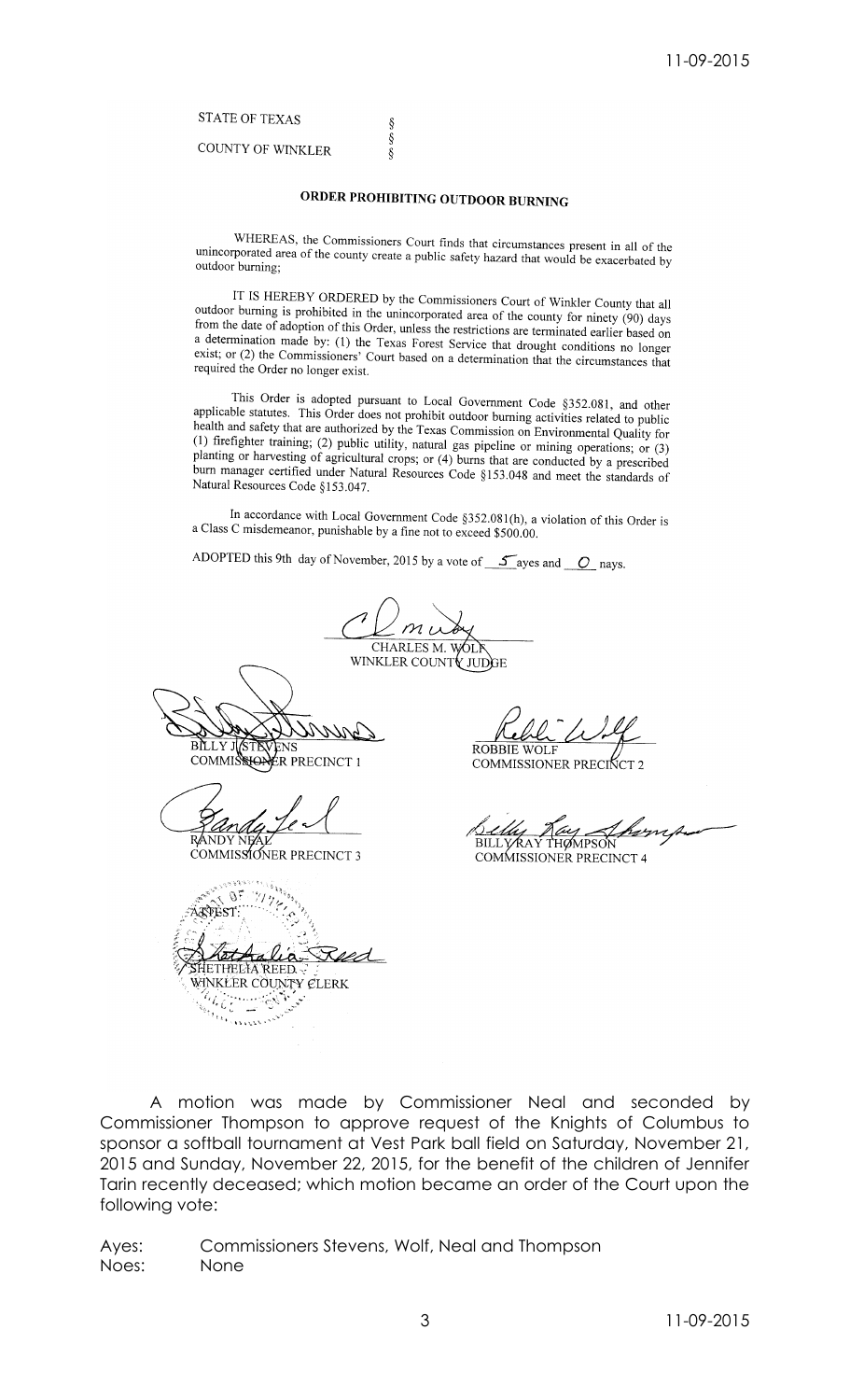## **KNIGHTS OF COLUMBUS** "CHILD JESUS" COUNCIL #10509 **KERMIT, TEXAS**

October 31, 2015

To Winkler County Officials;

The Knight's of Columbus Council 10509 of Kermit would like to sponsor Priscilla Sanchez allowing her to utilize our non-profit organization name, "Knights of Columbus" for a benefit softball tournament to be held on November 21-22, 2015. Proceeds will go to the children of their recently deceased cousin. Mrs. Sanchez has been advised she and her participants are to leave the county softball field in the same condition as it was found in.

Thank you,

<u>S</u>Ugard

Alonzo Urquidi, Grand Knight 432 438-8082

A motion was made by Commissioner Stevens and seconded by Commissioner Neal to table approve closing the Winkler County Golf Course on Saturday, April 23, 2016 for the Kermit Junior High School Golf Tournament; which motion became an order of the Court upon the following vote:

Ayes: Commissioners Stevens, Wolf, Neal and Thompson Noes: None

A motion was made by Commissioner Neal and seconded by Commissioner Thompson to approve Contract for Residential Services between Grayson County Department of Juvenile Services, Grayson County, Texas and Winkler County, Texas for the period of September 01, 2015 through August 31, 2016; which motion became an order of the Court upon the following vote:

Ayes: Commissioners Stevens, Wolf, Neal and Thompson Noes: None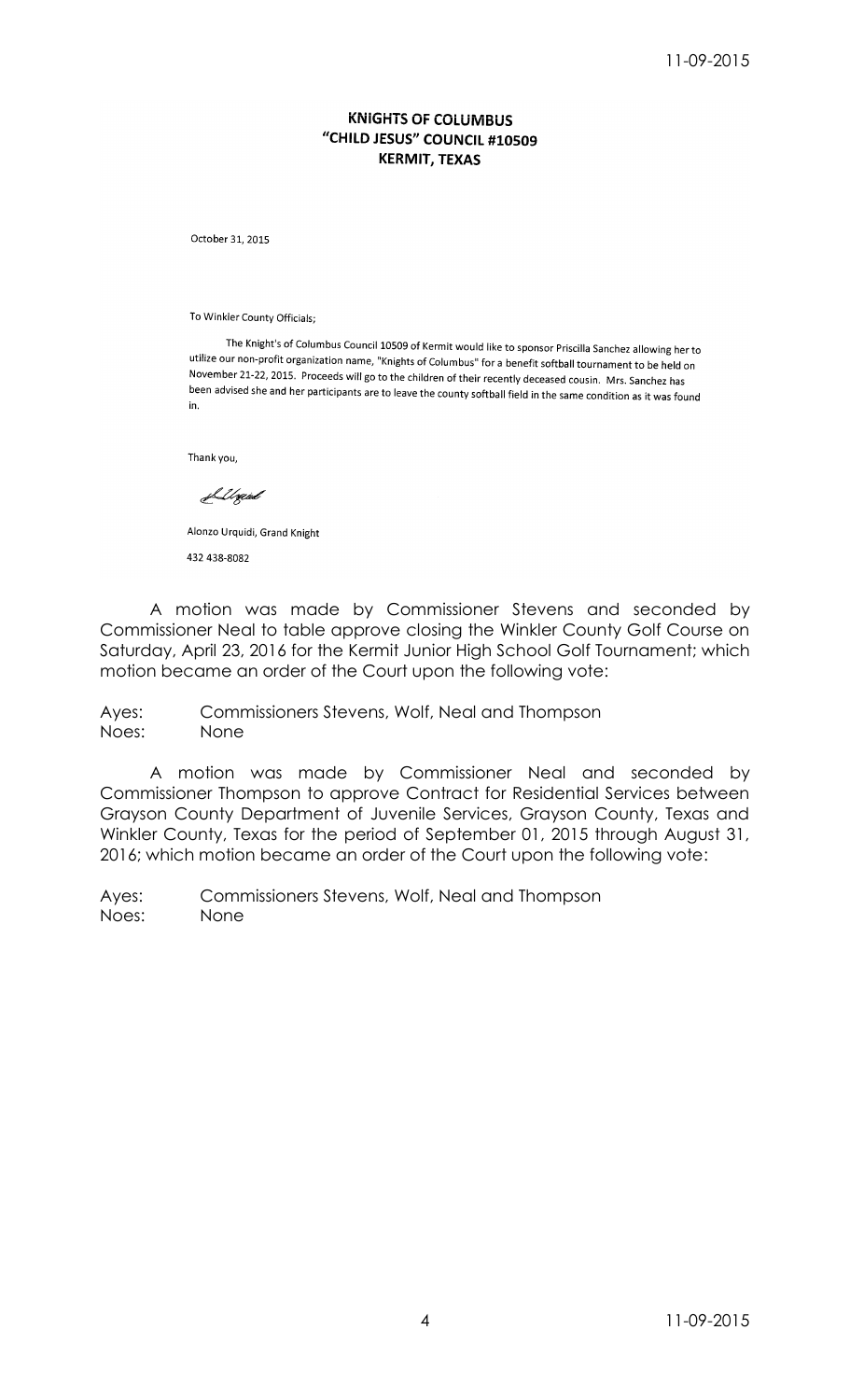# **CONTRACT FOR RESIDENTIAL SERVICES<br>GRAYSON COUNTY DEPARTMENT OF JUVENILE<br>SERVICES**

This Agreement is made by and entered into and between Grayson County, Texas,<br>acting through the Grayson County Juvenile Board, by its duly authorized<br>representative, and Winkler County Texas, acting through the Winkler Co

### WITNESSETH

WHEREAS, Grayson County, Texas, and the Grayson County Juvenile<br>Board operate the Cooke, Fannin and Grayson County Pre-and Post-Adjudication<br>Facility (hereinafter referred to as Facility); and

WHEREAS, Winkler County in order to carry out and conduct its juvenile<br>program in accordance with the Texas Family Code, Title 3, Juvenile Justice Code,<br>has need of the use of the Facility located in Crayson County, Texas

WHEREAS, Grayson County desires to make the Facility available to<br>Winkler County for such use and purpose, and Winkler County desires to contract<br>for the use of said Facility; and

WHEREAS, the parties are political subdivisions of the State of Texas<br>authorized to enter into an Interlocal Cooperation Agreement for such pre- or post<br>adjudication services pursuant to Chapter 791 of the Government Code

## NOW, THEREFORE, in consideration of the mutual agreements, promises and covenants herein contained, the parties agree as follows:

I. TERM

The term of this agreement shall be from the effective date of September 1,<br>2015 to August 31, 2016. It may thereafter be renewed annually at the discretion of<br>Grayson County Juvenile Board.

Page 1 of 9

#### professional staff.

- Conformance to all applicable standards set forth by the Texas Juvenile Justice<br>Department (TJJD) for the operation of secure post-adjudication facilities.
- 9. A staff-to-child ratio as governed by TJJD certification standards.
- 10. Procedures ensuring the child is not released to any person or agency other than

#### IV. EXAMINATION OF PROGRAM AND RECORDS

The Facility agrees that Winkler County may examine and evaluate its program<br>of services provided under the terms of this contract and review the Facility records<br>relating to Winkler County clients. This examination, evalu

The facility has been duly inspected and certified as being suitable for post-<br>ication of juveniles by the Grayson County Juvenile Board and the Board has<br>ved the programs, policies and procedures under which the facility

The Facility agrees to maintain and make available for inspection, audit or<br>production books, documents and other evidence pertaining to the cost and expenses<br>this contract, hereinafter called the Records, by an authorized

The Facility agrees to maintain these Records for seven (7) years after final<br>payment or until the State-approved audit has been made and all questions therefrom<br>are resolved.

## V. CERTIFICATE OF ELIGIBILITY<br>TO RECEIVE STATE FUNDS

Under Section 231.006, Family Code, Grayson County certifies that it is not<br>ineligible to receive state grants or loans and acknowledges that this contract may be<br>terminated and payment may be withheld if this certificatio

The Facility shall adhere to all applicable state and federal laws and regulations pertinent to the Facility's provision of services.

The Facility shall account separately for the receipt and expenditure of any and Page 3 of 9

## **II. FACILITY GOALS**

- Facility has established the following as its goals in serving clients
- $1.$ The child shall attend academic classes five (5) hours per day while Sherman<br>ISD is in session covering the core courses at the students assigned grade level;
- The child shall receive life skills training, which may include: MRT®, Fatherhood<br>or anger management five (5) hours per week through departmental staff;  $2.$
- 3. The child shall receive weekly substance abuse education, group counseling or<br>social skills training; as determined by a jointly agreed upon case plan;
- 
- 4. The child shall complete community service restitution projects as assigned;  $5.$ The child shall be involved in physical training activities that are centered around stamina and strength; and,
- 6. The child will receive case management services including case plan, treatment

### III. FACILITY OBLIGATIONS

- Facility shall provide the following to achieve the stated goals: Clients will receive a highly structured level of supervision as reflected by, at a<br>minimum, documented 15 minute room checks and direct monitoring or<br>supervision in all programming.
- 2. A written Individualized Case Plan shall be developed by the appropriate facility<br>staff in concert with the child, parent and/or court officer.
- 3. Routine medical and dental services as determined in this written Agreement.
- $\overline{A}$ Structured and supervised physical training activities.
- 
- Access to free, appropriate public education and related services through the<br>Sherman Independent School district in Grayson County and within guidelines<br>set by State and Federal law.
- 6. Therapeutic intervention within the milieu designed to improve the child's functioning.
- Formalized behavior programs and therapeutic interventions implemented by<br>professional and paraprofessional staff under the direct supervision of  $\bar{z}$

Page 2 of 9

## all funds received under this contract.

 $\Gamma$ 

#### VI. PRIVATE SERVICE PROVIDERS

In any contract with a private service provider to provide services to the clients<br>under this contract Grayson County will require, in accordance with Texas Human<br>Resource Code, Sec. 141.050(a), such contract to include, (

Grayson County will also use data relating to the performance of private service<br>providers in prior contracts as a factor in selecting any providers to receive contracts to<br>provide service to Clients.

#### VII. COMPENSATION

Grayson County shall charge a daily contract rate to Winkler County which is<br>determined by the Texas Juvenile Justice Department residential reimbursement<br>program. The current FY2015 contract rate for all services is as fo

| <b>TYPE OF SERVICE</b>                                              | <b>FY2015 CONTRACT</b><br>RATE |
|---------------------------------------------------------------------|--------------------------------|
| <b>Standard Residential</b><br>(Pre-Adjudication & Post)<br>General | \$103.00                       |
| Specialized Residential                                             | \$148.00                       |
| Psychiatric Medical Review                                          | COST                           |
| Psychological Counseling                                            | \$72.00 hr individual          |
|                                                                     | \$28.00 hr. group              |
| Psychological (Full Battery)                                        | \$600.00                       |
| <b>LPC Psychological Evaluation</b>                                 | \$275.00                       |
| Medical Services                                                    | COST                           |
| Dental Services                                                     | COST                           |

In no event, however, shall the monthly FY 2015 contract rate cost to Winkler County<br>exceed Grayson County's actual cost per day per child in operating the Facility.

Winkler County agrees to pay Grayson County the monthly FY 2015 contract<br>rate cost from current revenues. The Grayson County Department of Juvenile Services<br>shall submit an invoice to Winkler County within ten (10) days af

Page 4 of 9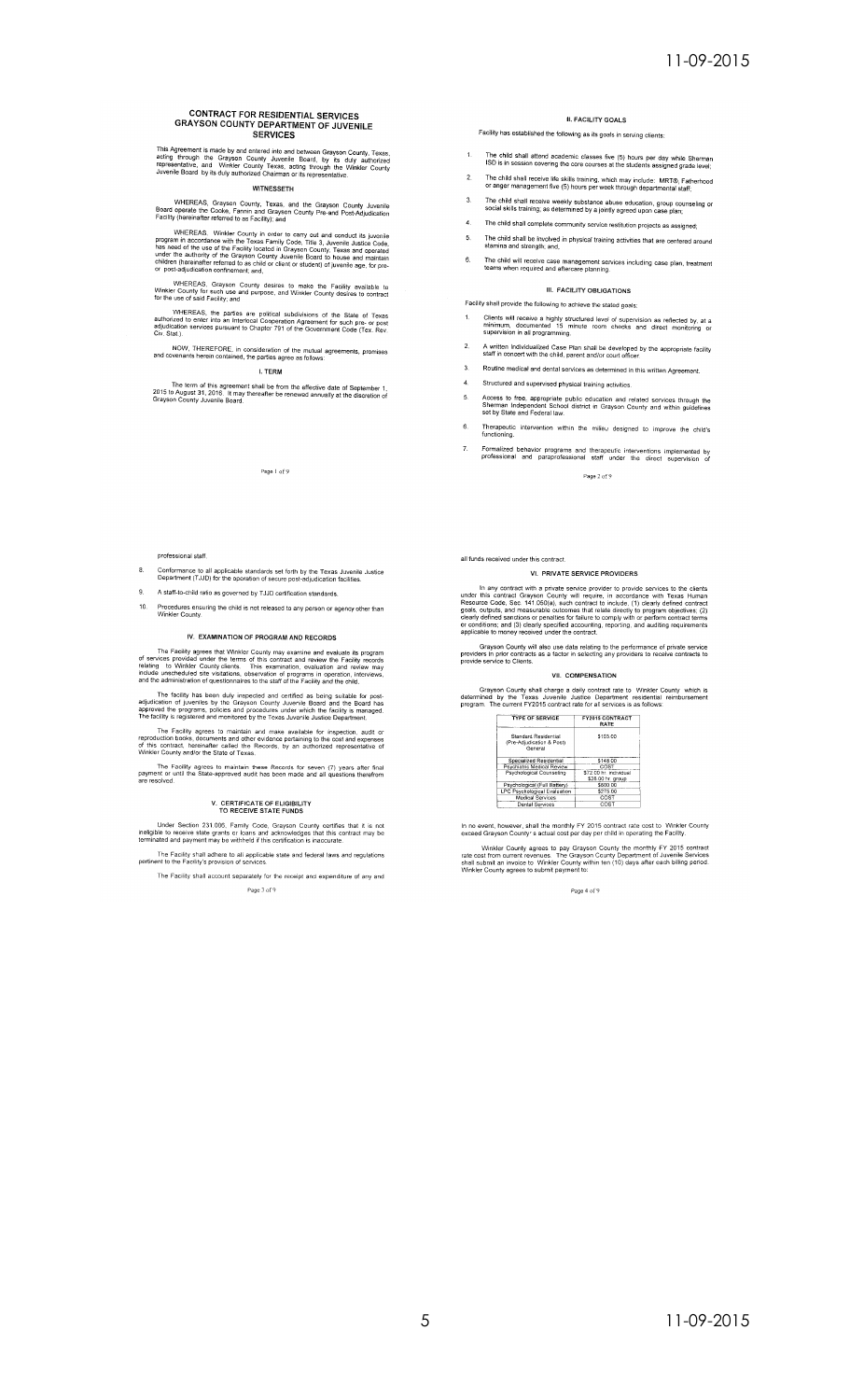# Grayson County Department of Juvenile Services<br>86 Dyess<br>Denison, Texas 75020

## All payments are due within thirty (30) days after receipt of the invoice.

VIII. EMERGENCY MEDICAL, DENTAL OR PSYCHOLOGICAL TREATMENT OF

Winkler County and Grayson CHILD<br>hospitalization and/or treatment outside the Facility is required for a child placed in the<br>facility is required for a child placed in the<br>facility by Winkler County the administrator or de

Winkler County agrees to promptly pay for any and all emergency examinations, hospitalization, psychiatric, and/or psychological treatment including medications directly to Grayson County for such that the Charles Tort Cla

The Facility administrator shall notify Winkler County of such an emergency<br>within 24 (twenty-four) hours of its occurrence or as soon thereafter as practical, but in<br>no event later than three (3) working days.

#### IX. PLACEMENT OF CHILDREN

Prior to transporting a child to the Facility for placement Winkler County officials<br>requiring an authorizing placement shall secure from the Facility a written letter of<br>acceptance regarding said child. Placement of a chi

Children from Winkler County who are adjudicated in accordance with the provision of the Texas Family Code, Title 3, Juvenile Justice Code, shall be admitted to the Teclify only under authority of the Juvenile County or th

Page 5 of 9

under state and/or federal law.

#### X. STATE AUDITOR'S REVIEW

Contractor understands that acceptance of funds under this contract acts as acceptance of the authority of the State Auditor's Office, or any successor agency, to conduct an audit or investigation in cometrion with those f

#### XI. DEFAULT

Either party to this agreement may, by written notice of default to the defaulting party's Juvenile Board Chairman through certified mail return receipt requested, terminate in whole this Agreement prior to the end of the

The defaulting county shall have the right to cure such default within ten (10) days of notice<br>of such failure or as extended by written authorization of the non-defaulting county.

### **XII. TERMINATION**

Notwithstanding any other provision in this contract, either Grayson County or Winkler<br>County may terminate the contract by notifying the other party in writing at the addresses specified<br>herein for delivery of notices, by

After receipt of notice of termination, Winkler County shall remove all children placed in the Facility on or before the termination date. No child shall be accepted by the Facility after receipt of said notice.

#### XIII. NOTICES

All notices, demands, or other writings may be delivered by either party hereto to the other<br>by certified mail, return receipt requested or other reliable courier at the following addresses:

Page 7 of 9

No child admitted to the Facility under this agreement shall be detained in violation of any<br>state or federal law. Grayson County hereby notifies Winkler County and its officials, agents and<br>employees, that Grayson County

Each child placed in the Facility shall be required to follow the rules and regulations of conduct as determined by the administrator and staff of the Facility.

The Grayson County Juvenile Board agrees that the Facility will accept any child qualified<br>hereunder to be admitted, without regard to such child's religion, race, creed, color, sex, or<br>national origin,

Institution of the complete by the Facility from Winkler County and such child thereafter is found<br>to be, in the sole judgment of the Grayson County Facility administrator, mentally unfit, dangerous,<br>or unmanageable and/or

It is agreed by the parties hereto that children placed in the Facility under the proper order of a court exercising juvenile jurisdiction in Winkler County shall remain detained therein except that the staff of either th

It is expressly understood and agreed by the parties that the Juvenile Court of Grayson<br>County, Texas shall not exercise any direct authority over a child placed at the Facility pursuant to<br>this agreement.

It is agreed by the parties hereto that nothing in this contract shall be construed to permit<br>Winkler County, its agents, officials or employees in any way to manage, control, direct or instruct<br>the Cooke, Fannin and Grays

Winkler County warrants that all children placed in the Facility have been legally committed

Page 6 of 9

To Grayson County:

To Winkler County:

Grayson County Department of Juvenile Services<br>ATTN: Bill C. Bristow<br>86 Dyess<br>Denison, Texas 75020 Chief Christi Gonzales<br>Juvenile Probation Department<br>PO Box 822<br>Kermit, TX 79745-0822

The addresses to which any notice, demand, or other writing may be delivered to any party<br>as above provided may be changed by written notice given by such party as above provided.

### XIV. OFFICIALS NOT TO BENEFIT

No official, member, or employee of Grayson Count-Time Winkler County and no member of<br>their governmental bodies, and no other public officials of the Grayson County Juvenile Board of<br>the Winkler County Juvenile Board with

No member of or Delegate to the Congress of the United States of America, no Resident<br>Commissioner, or official of the State of Texas shall be allowed any share or part of this contract,<br>or any benefit that may arise there

The Grayson County Juvenile Board agrees to insert this clause OFFICIALS NOT TO BENEFIT into all subcontracts entered into in the performance of the work assigned by this

XV. VENUE The law of the State of Texas shall govern this agreement and venue of any dispute or matter arising under this agreement shall lie in Grayson County, Texas.

#### XVI. INTERPRETATION OF CONTRACT

This contract supersedes all previous agreements and contracts between the parties for<br>these purposes. Said previous contracts shall terminate, become null and void, and be of no<br>further force or effect on the effective da

In the event that any provision of this contact shall be held illegal or unenforceable, such provision shall be newered and shall be null and void, but the balance of the agreement shall continue in full force and effect.

Page 8 of 9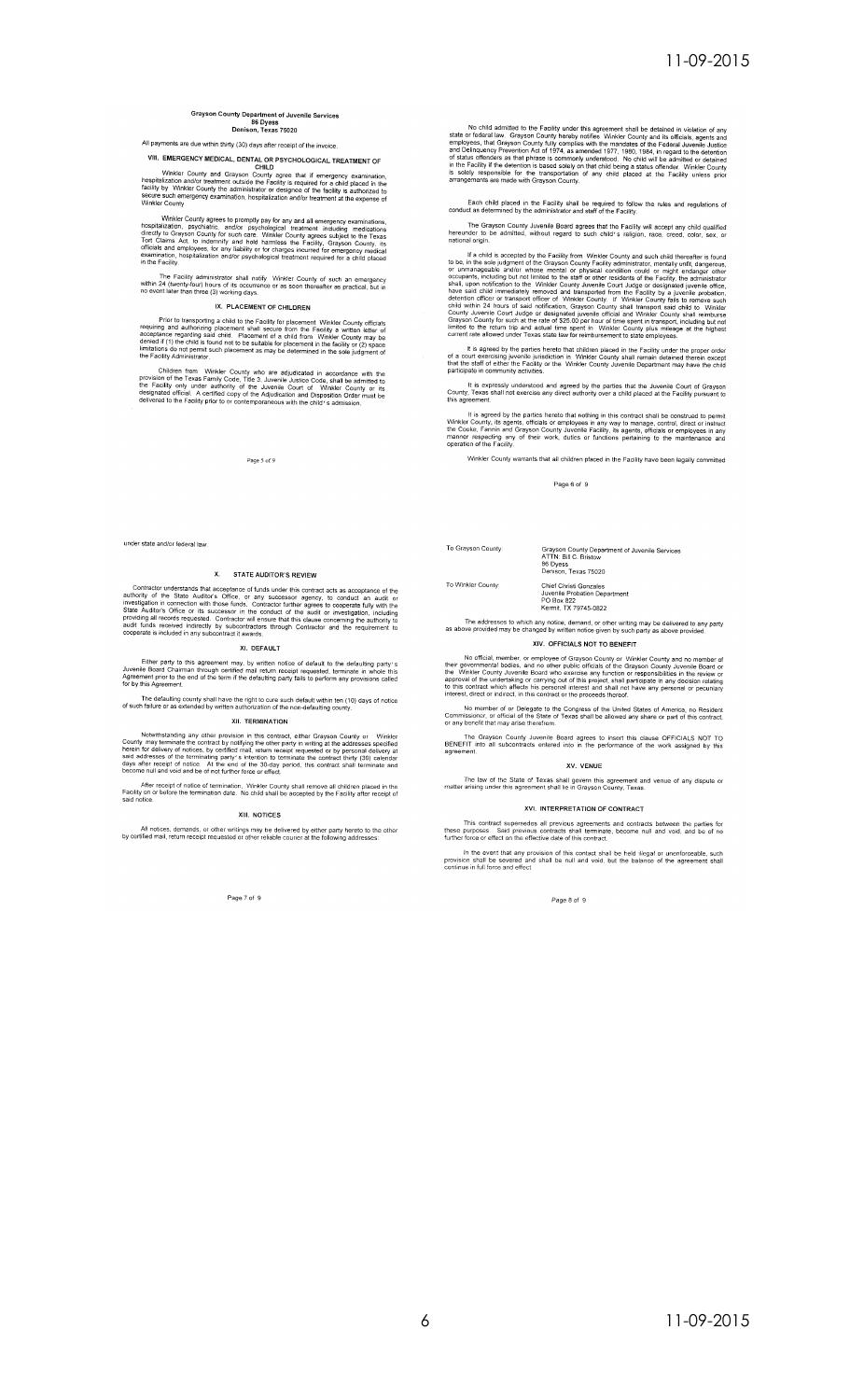This agreement this date executed is made by and between the parties hereto; it being<br>decirated the intention of the parties hereto that the above and foregoing contract is a contract<br>providing for the diversifies of the d

The undersigned officer and/or agents of the parties hereto are the properly authorized<br>officials and have the necessary authority to execute this agreement on behalf of the parties<br>hereto, and each party hereby certifies

**XVII PRISON RAPE ELIMINATION ACT** 

The Facility shall adopt and comply with all federal, state, county, and city laws, ordinances,<br>regulations and standards applicable to the provision of services described herein and the<br>performance of all obligations unde Executed in duplicate originals this \_\_\_\_\_ day of \_\_\_\_\_\_\_  $.2015$ 

GRAYSON COUNTY<br>Department of Juvenile Service Winkler County<br>Juvenile Probation Department

Bill C. Bristow, LMSW-AP Charles M. Wolf, Winkler County Judge

**Date** 

Page 9 of 9

A motion was made by Commissioner Neal and seconded by Commissioner Thompson to approve Contract and Agreement for Secure, Residential Post-Adjudication Treatment Services for Adjudicated Juvenile Offenders – Space Available between G4S Youth Services, LLC and Winkler County Juvenile Probation Department for the period of November 01, 2015 through October 31, 2016; which motion became an order of the Court upon the following vote:

Ayes: Commissioners Stevens, Wolf, Neal and Thompson<br>Noes: None None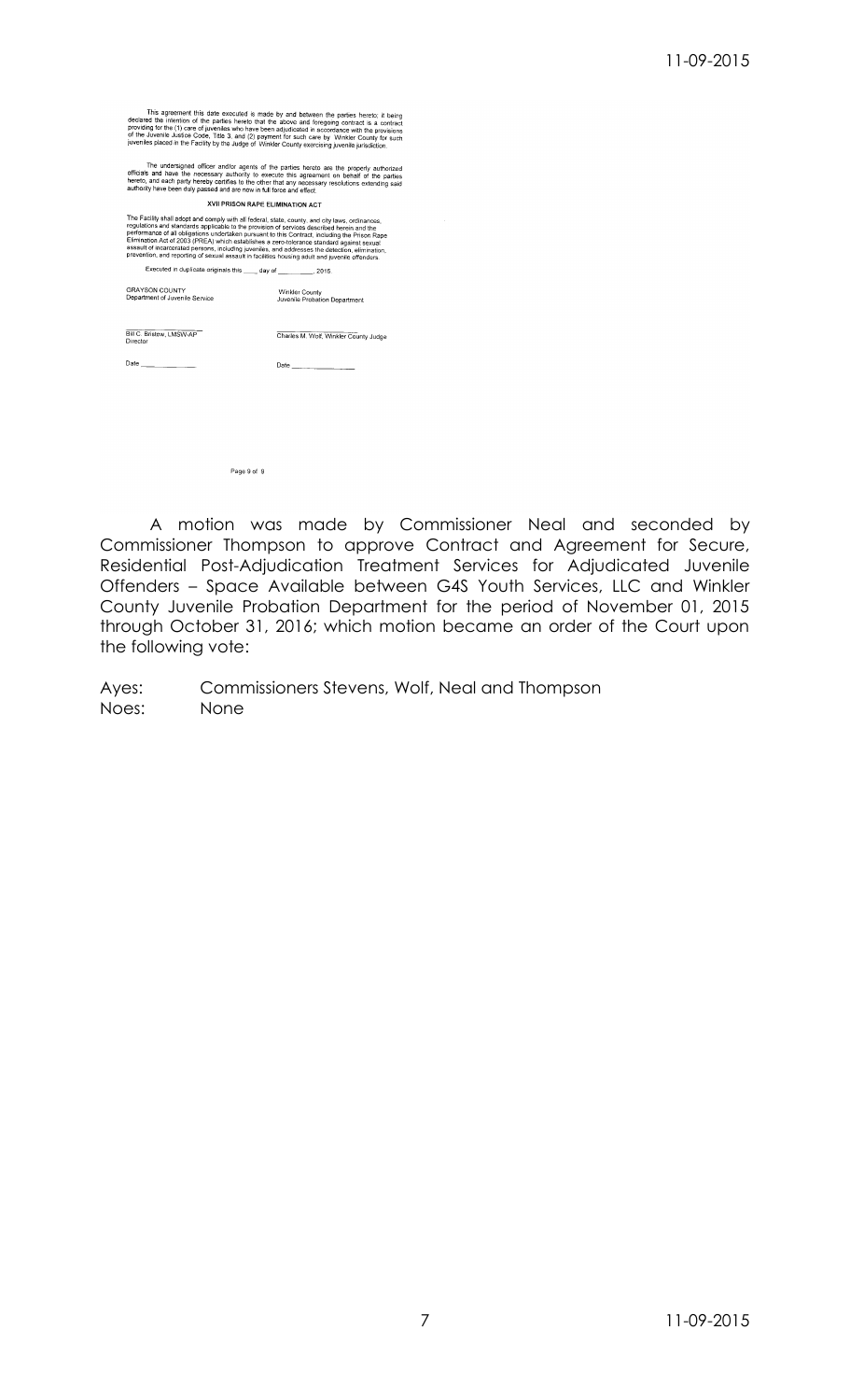CONTRACT AND AGREEMENT FOR SECURE, RESIDENTIAL, POST-ADJUDICATION TREATMENT SERVICES<br>FOR ADJUDICATED JUVENILE OFFENDERS - SPACE AVAILABLE

This Agreement is entered into by and between Winkler County Juvenile Probation Department ("Contracting<br>County") and G4S Youth Services, LLC, "Service Provider") a Florida for-profit corporation, certified by the Brown<br>Co

## ARTICLE I<br>PURPOSE

101 The purpose of this Residential Services Agreement is to provide Contracting County with long term<br>residential Care for children adjustance to have committed delinquent conduct or conduct indicating and<br>need for superv

ARTICLE II<br>TERM

#### 2.01 The term of this agreement is for 12 months, commencing and ending

ARTICLE III<br>SERVICES 3.01 Service Provider will provide the following level of care

Specialized mental health and substance abuse treatment services. Specialized level of care consists of a<br>structured, controlled residential treatment setting that is designed to provide appropriate supervision<br>and a moder

- Service Provider will also provide/perform the following services:
- $\mathbf{B}$
- Provote hais created relations are the following services of properties and the control of the system of the system of the system of the system of the system of the system of the system of the system of the system of the s
- 2013.2 G45 Youth Services Juvenile Residential Facility Ser

- Contracting County shall be responsible for all of the juvenile's medical expenses, including prescription<br>medication. Contracting County may make arrangements directly with vendos for the provision of and<br>payment for, rou  $4.04$
- If an emergency examination, EMS treatment, health care treatment, and/or hospitalization outside the<br>Facility ("Outside Frestment") are regulared for a child placed in the weldtry, the Administrator of the<br>Facility is aut 4.05
- If during the course of residential treatment, the Contracting County determines that a part of the youth's treatment program should incided time away from the ensiderinal setting of the second term is verificantly increas
- The Service Provider is under no obligation to retain space for the juvenile in an unauthorized departure<br>situation, however, in no event shall the Centracting County pay for the days when the juvenile was<br>absent without a 4.07
- Service Provider shall account separately for the receipt and expenditure of any and all state funds<br>received from Contracting County under this contract, Service Provider shall account separately for state<br>funds received  $4.08$
- It is understood and agreed by Service Provider that this Agreement is funded in whole or in part with<br>grant or state funds and shall be subject to termination without penalty, either in whole or in part, if<br>funds are not  $4.09$
- $4.10$ In the event that State Reimbursement Rates are increased during the duration of the terms of this<br>contract, the new rates will become effective reflecting those of the increase.
- Service Provider agrees to make claims for payment or direct any payment disputes to Contra<br>County's Fiscal Officer. Service Provider will not contact other department employees regarding<br>claims of payment.  $4.11$
- Except to the extent that a party to this Agreement seeks emergency judicial relief, the parties agree to negotiate in good faith in an effort to resolve any disputes related to this contract that may arise, no matter whe  $4.12$

guardian(s), and, where possible, grandparents and other extended family members will be<br>involved in the program plan to assist in preventing controlling the child's objectionable<br>behavior.

- behavior. Instanting the method is the individualized Treatment/Case Pian with the child<br>Initiate and document meetings to review the Individualized Treatment/Case Pian with the child<br>innery (80) days, to assess the child'  $\circ$
- $\frac{E}{n}$
- 
- reasonable intervals, not to exceed ninety (90) days, or on a more frequent basis, as follows:<br>Document and maintain reconds pertraining to the number and type of investigations mode by<br>the Department of Framily and Protec  $\mathbf{H}$
- $\bar{\rm h}$  $\mathbf{r}$ 
	- sources<br>County,<br>contract of residential services, Service Provider shall notify the school district in which the<br>contract for residential services, Service Provider shall notify the school district in which the<br>facility is

ARTICLE IV<br>COMPENSATION

- 4.01 For and in consideration of the above-mentioned services, Contracting County agrees to pay the Service Provider the sum of \$140.00 or \$185.00 per day for each child, i.e., the daily rate, admits admits the Agreement.
- Psychiatric services will be provided to the child on an as needed basis. The Contracting<br>provide a written psychological or psychiatric evaluation. If the battery of sets included in the solution of<br>is older than six (6)  $4.02$
- Service Provider will submit an involve for payment of services to the Contracting County on a menship basis. Safe through submit an involve for payment of services to the Contracting County on a menship basis Safe Involve

2013-2 G45 Youth Services - Juvenile Residential Facility Services

## ARTICLE V<br>ADDITIONAL TERMS & AGREEMENTS

- Prior to transporting a child to the Facility for placement, the official authorising the placement shall call<br>the Facility to ensure that space is available. Placement of children by authorized dificers of Contracting<br>Cou  $5.01$
- A child will only be accepted in the Facility upon receipt by the Facility Administrator of a proper order<br>from the Juvenile Court of Contracting County. Service Provider is under no obligation to accept a client<br>who is de  $5.02$
- 5.03 Each child placed in the Facility shall be required to follow the rules and regulations of conduct as fixed<br>and determined by the Administrator and staff of the Facility.
- If a child is accepted by the Facility from Contracting County and the child thereafter is determined to be<br>in the sole judgment of the Administrator, mentally unifi, dengerous, or unmanageable, or whose mental<br>or physica
- 5.05 Service Provider agrees that the Facility will at<br>religion, race, creed, sex or national origin.
- Except as provided in Section 5.04, it is understood and agreed by the parties that children placed in<br>Facility under proper orders of the appropriate luvenlet Count shall not be discharged from the Facility<br>until the Admi  $5.06$ Facility under<br>until the Adm<br>that placed the<br>County.
- It is further understood and agreed by the parties that nothing in this contract shall be construe<br>permit Contracting County, its agents, servants, or employees in any way to manage control, dreep<br>matner respecting founds,
- 5.08 Contracting County reserves the right to terminate the client's placement with Service Provider at its<br>discretion. Service Provider must not release a client to any person or agency other than Contracting<br>County witho

ARTICLE VI<br>EXAMINATION OF PROGRAM & RECORDS

- Service Provider agrees that it will permit Contracting County to examine and evaluate its program of services provided under the terms of this agreement periodically. This examination and evaluation of the program may inc  $\sim$   $\sim$
- for purpose of evaluation, inspection, auditing or reproduction, Service Provider agrees to maintain and<br>make available to authorized representatives of the State of Texas or Contracting County any and all<br>books, documents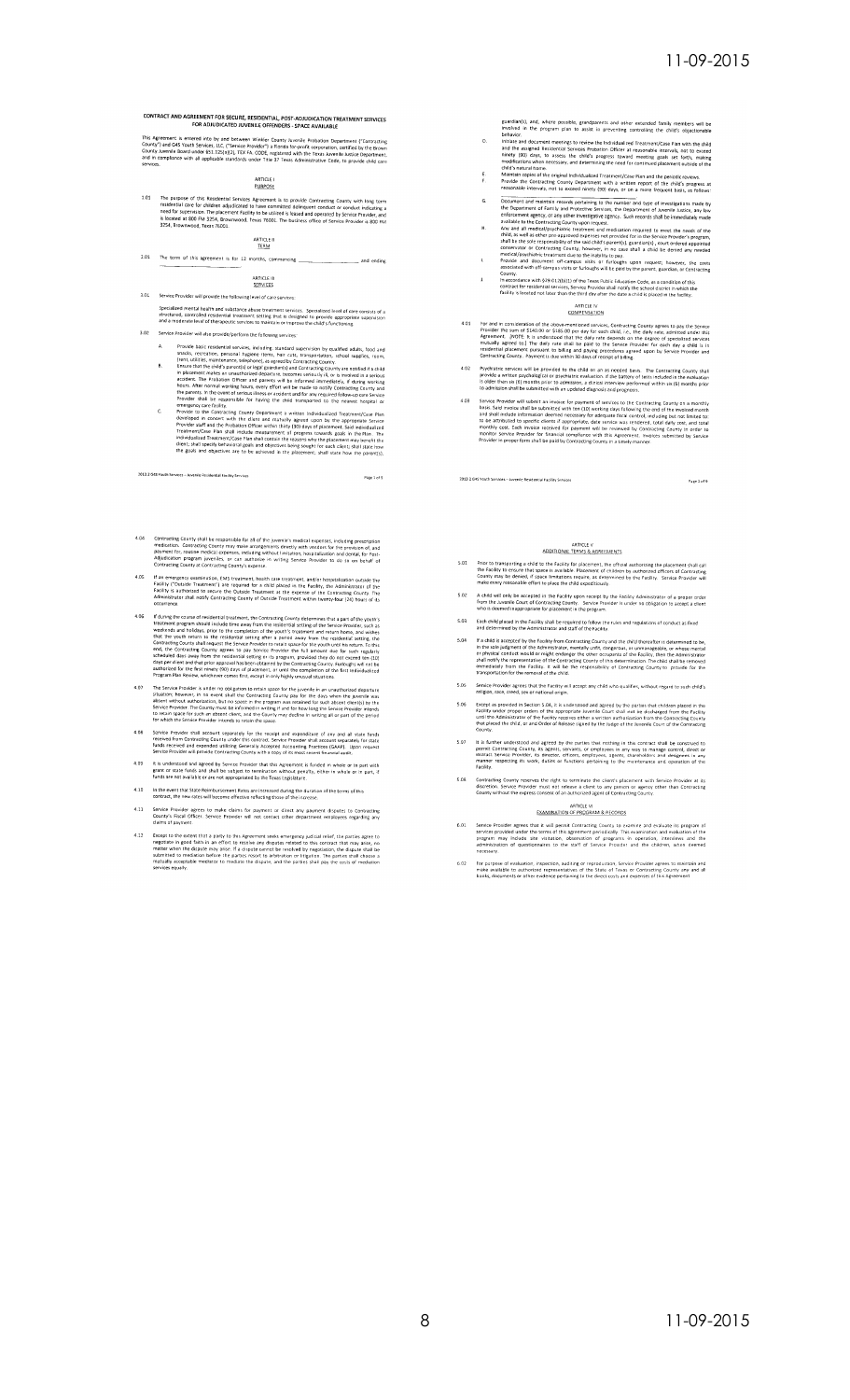- $6.03$ Service Provider will keep a record of all services provided to Contracting County under this Agreement,<br>and upon reasonable notice will provide information, records, papers, reports, and other documents<br>regarding services
- Contractor understands that acceptance of funds under this contract acts as acceptance of the authority of the State Auditor's Office, or any successors, its constraint in connection of the State Auditor's with those funds

## ARTICLE VII<br>CONFIDENTIALITY OF RECORDS

- Service Provider shall maintain strict confidentiality of all information and records relating to children<br>placed by Contracting County, and shall not re-disclose the information except as required to perform the<br>services
- 7.02 Service Provider and Contracting County agree to abide by Title 37, Part 11, Chapter 380, Subchapter G,<br>Division 1, Rule §380.9909, relating to Access to Youth Information and Records.

ARTICLE VIII

8.01 As required by \$9261.101 and 261.405 of the Texas Family Code, Service Provider shall report any allegations or incident of abuse, exploitation or neglect of any child (including but not limited to a light<br>that has b

## ARTICLE IX<br>DISCLOSURE OF INFORMATION

- -
- 

2012 2 GAS Vauth Secures - 1 - - - 1 - 0 -Page 5 of 9

- C. Except to the extent that a party to this Agreement seeise energency justical relief, the parties agree to negotiate in good faith in an effort to resolve any disputes related to their contract that may areas, no matte
- 
- 
- 

## ARTICLE XIII<br>TERMINATION

- 13.01 The term of this Contract shall be for a <u>periodic of</u> the common the effective date, however, if there party leeds in its judgment that the contract cannot be successfully continued, and desires to reminale this con
- 13.02 Service Provider shall cease to incur costs associated with this Agreement upon termination or receipt of<br>written notice to terminate, whichever occurs first.

## ARTICLE XIV<br>WAIVER OF SUBROGATION

14.01 Service Provider expressly waives any and all rights it may have of subrogation to any claims or rights of<br>its employees, agents, coviers, officers, or subcontractors against Contracting County. Service Provider<br>also

## ARTICLE XV<br>INDEMINIFICATION

15.01.1 It is further agreed that Service Provider will indemnify and hold harmless Contracting County against any<br>and all negligence, liability, loss, costs, claims or expenses arising out of wrongful and negligent act(s)

2013.2 G45 Youth Services - Juvenile Residential Facility Services

## ARTICLE XXI<br>PRIOR AGRÉEMENTS SUPERSEDED

21.01 This Agreement constitutes the sole and only Agreement of the parties hereto and supersedes any prior<br>understandings or written or oral Agreement between the parties respecting the within subject matter.

This Contract and Agreement is executed with the declared intention of the parties that this Contract and<br>Agreements a contract providing for the care of children who have allegedly committed an act of delinquency or<br>an ac

#### Contracting County<br>Winkler County, Texas G4S Youth Services, LLC

Charles M. Wolf, Winkler County Judge<br>Regional Director

2013.2 G4S Youth Services - Juvenile Residential Facility Services

Page 7 of 9

F. The identity of any of the Service Provider's employees, interns, volunteers, subcontractors, agents<br>and/or consultants that have direct contact with juveniles that have a criminal instance. For the purpose of<br>the diger

## ARTICLE X<br>EQUAL OPPORTUNITY

- $\frac{EQ(A, \text{OPPORIRHIT})}{1000}$ 10.01 Service Provider agrees to respect and protect the coil and legal rights of all children and their parents.<br>
During the performance of this contract the Service Provider agrees it:<br>
(a) Will
- Sometical control and the children is the children in the children in the children in the children in the children of the children of the children of the children of the children of the children of the children of the chil

## ARTICLE XI<br>OFFICIALS NOT TO BENEFIT

11.01 No officer, employee or agent of Contracting County and no member of its governing body and no other<br>public officials of the governing body of the locality or localities in which the project is situated or being<br>crit

## ARTICLE XII<br>DEFAULT, SANCTIONS, PENALTIES FOR BREACH OF CONTRACT

- 12.01 Contracting County may, by written notice of default to Sensical COCONTRACT<br>
2012 Contracting County may, by written notice of default to Sensice Protocon-<br>
2012 Contracting County may, by written notice of default t
	-

Page 6 of 9

## under this contract. Service Provider shall have no obligation to indemnify and hold harmless Contracting<br>County for any act(s) of commission or omission of the County or the County's agents, servants, or<br>employees arising

## ARTICLE XVI<br>SOVEREIGN IMMUNITY

16.01 This Agreement is expressly made subject to Contracting County's Sovereign immunity, Title 5 of the<br>Treas Citil Practices and Remedies Code, and all applicable feered and state law. The parties expressive<br>agree that

## ARTICLE XVII<br>REPRESENTATIONS & WARRANTIES

- 17.01 Service Provider hereby represents and was valued to consider the children in the state and staff of the state of the state of the state of the state of the state of the State of the State of the State of the State o
	- and tomig to the seate of research to constrain the community of the seated and and<br>and and the seated result in factor policies of general lability instructor against loss to any person or<br>property occasioned by acts or e

## ARTICLE XVIII<br>TEXAS LAW TO APPLY

- 18.01 This Agreement shall be construed under and in accord ce with the laws of the State of T
	- ARTICLE XIX
- 19.01 Exclusive venue for any litigation arising from this Agreement shall be in Winkler County, Texas

## ARTICLE XX<br>LEGAL CONSTRUCTION

20.01 In case any one or more of the provisions contained in this Agreement shall for any reason be held to be<br>invalid, illegal, or unenforceable in any respect, such invalidity, illegality, or unenforceable provision shal

2013.2 G4S Youth Services - Juvenile Residential Facility Services

Page 8 of 9

Pace 9 of 9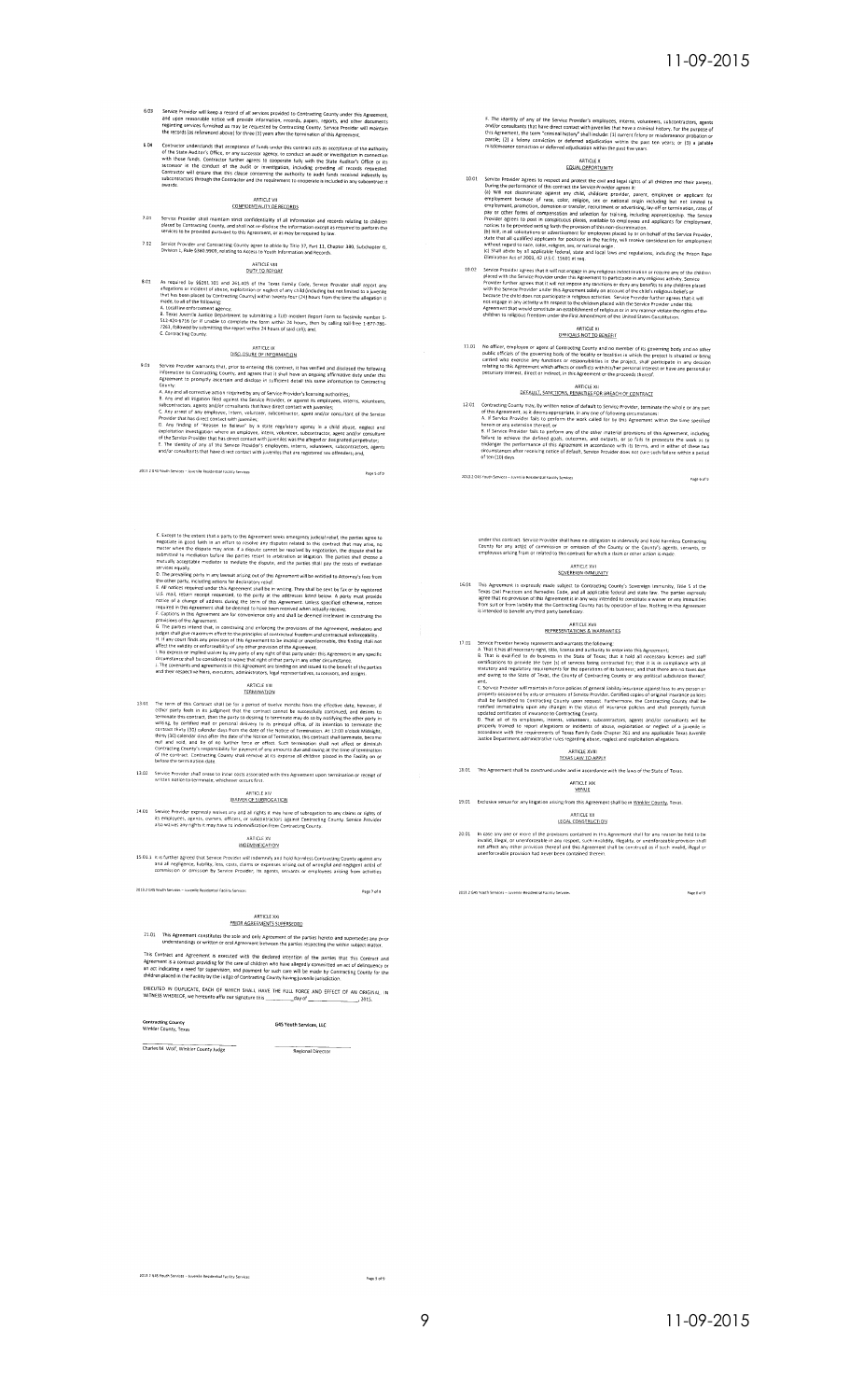A motion was made by Commissioner Wolf and seconded by Commissioner Stevens to approve payment to GCR Tires, Odessa, Texas for four (4) tires at the cost of \$663.00 per tire, for the Bomag Rubber Tire Roller from Kermit Barn Tires and Tubes funds; which motion became an order of the Court upon the following vote:

Ayes: Commissioners Stevens, Wolf, Neal and Thompson Noes: None

At this time the Court discussed Interlocal Agreement between Medical Center Hospital, Ector County, Texas and Winkler County Memorial Hospital for hospital administrator. No action taken at this time.

There were no line item transfer(s), budget amendment(s) or salary schedule change(s) for Winkler County Memorial Hospital for the Court to consider at this time.

A motion was made by Commissioner Wolf and seconded by Commissioner Neal to receive the following Monthly Reports from County Officials of fees earned and collected for the month of October, 2015:

| MONTHLY REPORTS                                                               |                             |        |    |
|-------------------------------------------------------------------------------|-----------------------------|--------|----|
| For the Month of                                                              |                             |        |    |
| цβ<br>Tommy Duckworth, Co Attorney Fee<br>Hot Check $\mathbb{P}\mathcal{W}$ . | Date<br>Received<br>11.2.15 | Amount |    |
|                                                                               |                             |        |    |
|                                                                               |                             |        | l, |
|                                                                               |                             |        |    |
|                                                                               |                             |        |    |
|                                                                               |                             |        |    |
|                                                                               | $11-5-15$                   |        |    |
|                                                                               | $11.5 - 15$                 |        |    |
|                                                                               |                             |        |    |
|                                                                               |                             |        |    |
|                                                                               |                             |        |    |
|                                                                               |                             |        |    |
|                                                                               |                             |        |    |
|                                                                               |                             |        |    |
| Eulonda Everest, Treasurer                                                    |                             |        |    |
| Lee Wilson, Constable Pct #2 $\top 0$                                         |                             |        |    |
| Richard Crow, Constable Pct #1 101                                            |                             |        |    |

which motion became an order of the Court upon the following vote:

Ayes: Commissioners Stevens, Wolf Neal and Thompson Noes: None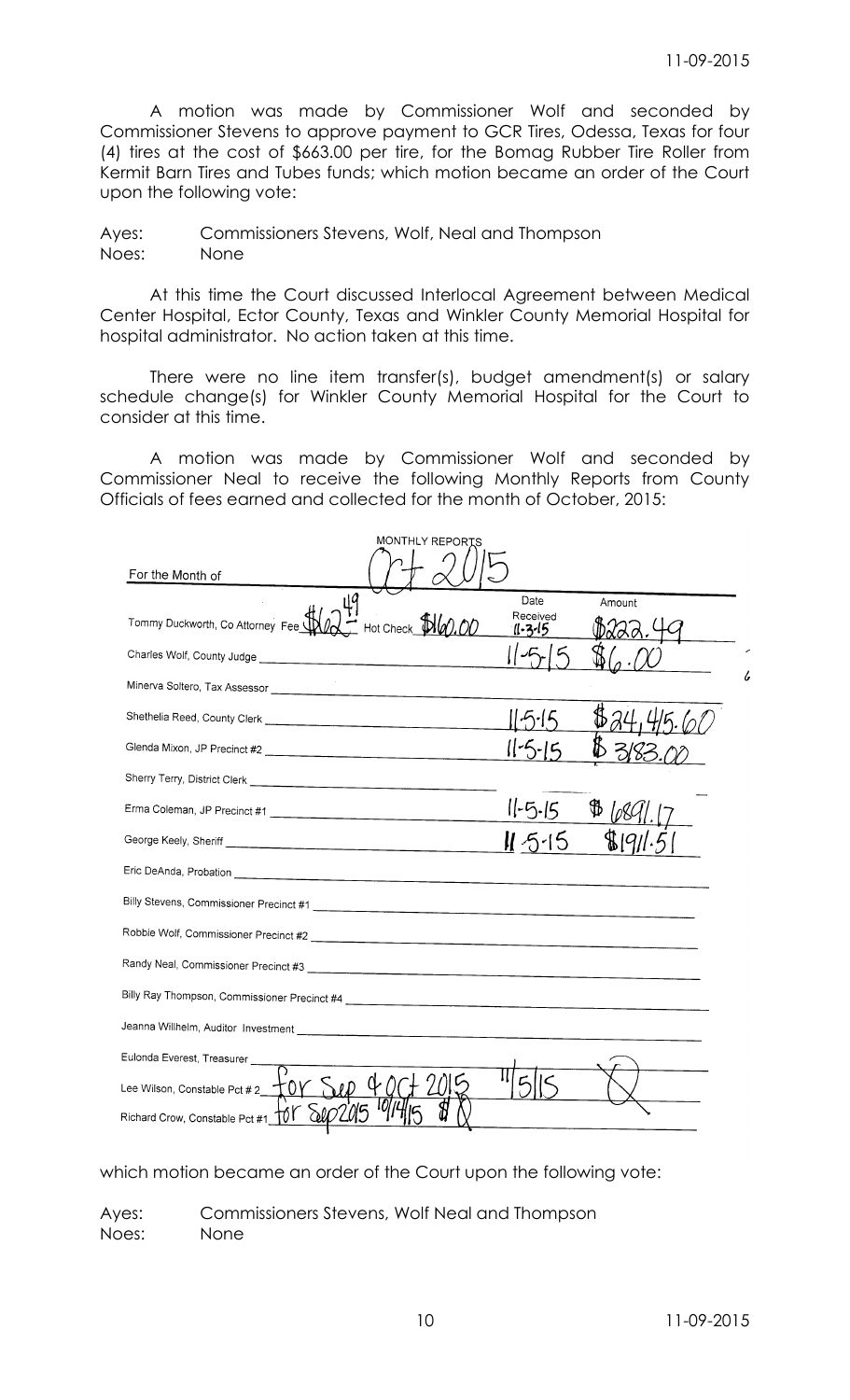## A motion was made by Commissioner Wolf and seconded by Commissioner Stevens to approve the following line item adjustment(s):**WINKLER COUNTY**

## LINE ITEM ADJUSTMENTS NOVEMBER 9, 2015

| <b>SHERIFF</b>                                                     |             |    |           |    |           |
|--------------------------------------------------------------------|-------------|----|-----------|----|-----------|
| OVERTIME PAY                                                       | 10-404-0140 | Ś  | 10,000.00 |    |           |
| CONTINGENCY                                                        | 10-230-0830 |    |           | \$ |           |
| CONTINGENCY TO SHERIFF OT APPROVED 10/12/15                        |             |    |           |    | 10,000.00 |
| <b>GOLF COURSE</b>                                                 |             |    |           |    |           |
| PUMPS & WELL WORKS                                                 | 10-213-0811 | Ś  | 1,200.00  |    |           |
| UTILITIES                                                          | 10-213-0500 |    |           | \$ | 1,200.00  |
| UTILITIES TO PUMPS & WELL WORKS                                    |             |    |           |    |           |
| KERMIT LIBRARY                                                     |             |    |           |    |           |
| EQUIPMENT                                                          | 10-214-0800 | \$ | 100.00    |    |           |
| MAINTENANCE                                                        | 10-214-0900 |    |           | \$ | 100.00    |
| MAINTENANCE TO EQUIPMENT                                           |             |    |           |    |           |
| <b>WINK LIBRARY</b>                                                |             |    |           |    |           |
| TELEPHONE                                                          | 10-215-0400 | \$ | 400.00    |    |           |
| UTILITIES                                                          | 10-215-0500 |    |           | \$ | 400.00    |
| UTILITIES TO TELEPHONE                                             |             |    |           |    |           |
| <b>WINK LIBRARY</b>                                                |             |    |           |    |           |
| EQUIPMENT                                                          | 10-215-0800 | Ś  | 5,000.00  |    |           |
| CAPITAL EXPENDITURES                                               | 10-230-080  |    |           | S  | 5,000.00  |
| CAPITAL EXPENDITURES TO EQUIPMENT TO RECORD PURCHASES UNDER \$5000 |             |    |           |    |           |
| <b>KVFD</b>                                                        |             |    |           |    |           |
| FIREMENS RETIREMENT                                                | 10-218-1170 | \$ | 1,000.00  |    |           |
| EQUIPMENT                                                          | 10-218-0800 |    |           | \$ | 1,000.00  |
| EQUIPMENT TO FIREMENS RETIREMENT                                   |             |    |           |    |           |
| <b>HUMAN RESOURCES</b>                                             |             |    |           |    |           |
| <b>SUPPLIES</b>                                                    | 10-238-0300 | \$ | 500.00    |    |           |
| TRAVEL                                                             | 10-238-0700 |    |           | \$ | 500.00    |
| TRAVEL TO SUPPLIES                                                 |             |    |           |    |           |
| <b>HUMAN RESOURCES</b>                                             |             |    |           |    |           |
| POSTAGE                                                            | 10-238-1000 | Ś  | 20.00     |    |           |
| TRAVEL                                                             | 10-238-0700 |    |           | \$ | 20.00     |
| TRAVEL TO POSTAGF                                                  |             |    |           |    |           |
| <b>FIRE MARSHALL</b>                                               |             |    |           |    |           |
| <b>WORKERS COMP</b>                                                | 10-239-0520 | \$ | 5.00      |    |           |
| <b>TCDRS</b>                                                       | 10-239-0570 |    |           | \$ | 5.00      |
| TCDRS AND UNEMPLOYMENT                                             |             |    |           |    |           |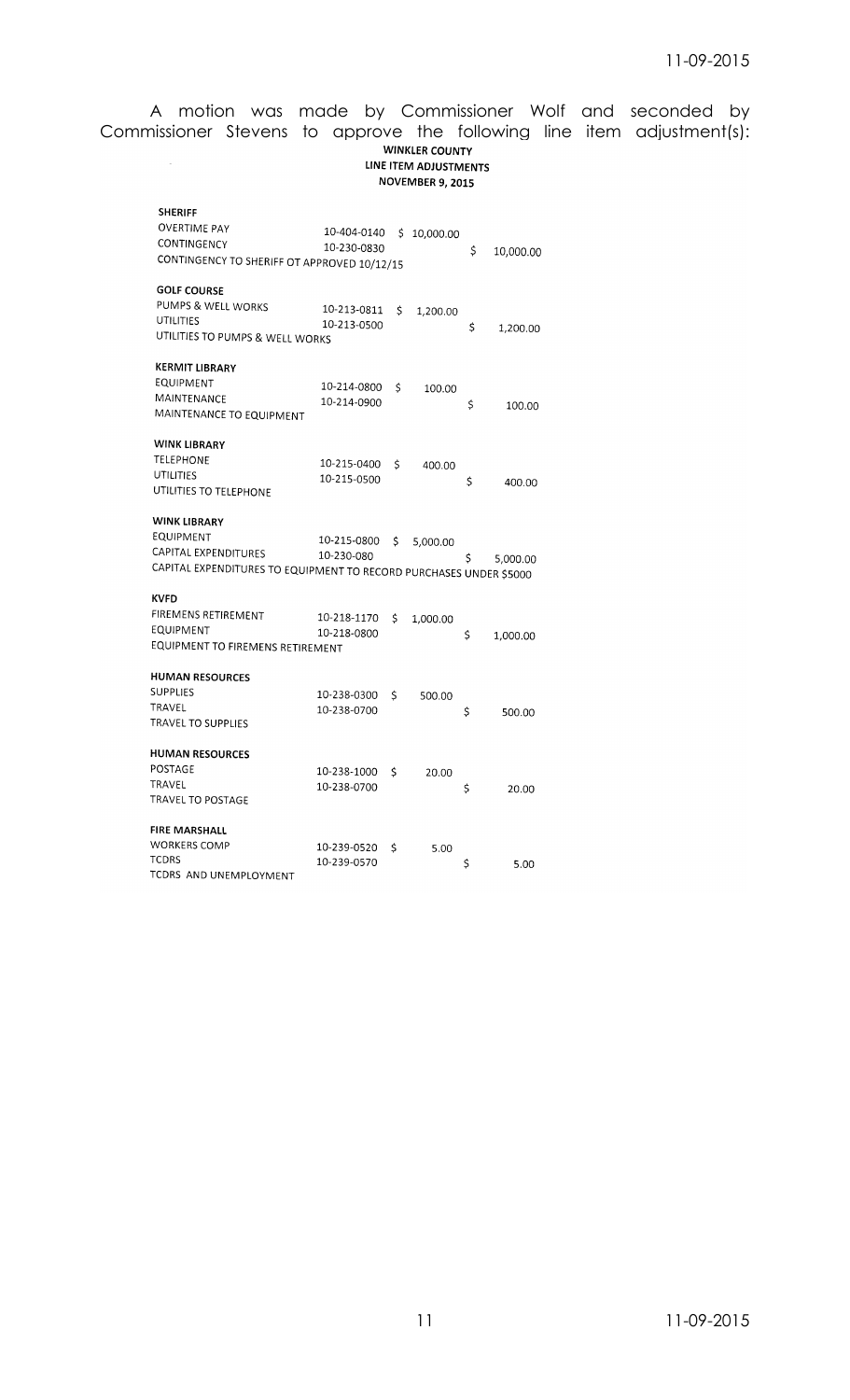#### **WINKLER COUNTY** LINE ITEM ADJUSTMENTS **NOVEMBER 9, 2015**

| <b>VETERANS OFFICIER</b>                     |                            |                       |                 |
|----------------------------------------------|----------------------------|-----------------------|-----------------|
| <b>FICA TAX</b>                              | 10-232-0550                | \$<br>30.00           |                 |
| <b>TCDRS</b>                                 | 10-232-0570                | \$                    |                 |
| <b>FICA TAX</b>                              | 10-229-0550                | 30.00                 |                 |
| <b>TCDRS</b>                                 | 10-229-0570                |                       | \$<br>30.00     |
| COUNTY FICA & TCDRS TO VETERANS FICA & TCDRS |                            |                       | \$<br>30.00     |
| <b>JUVENILE PROBATION</b>                    |                            |                       |                 |
| DETENTION SERVICES                           | 10-243-0870                | \$<br>10,000.00       |                 |
| <b>NON SECURE</b>                            | 10-243-0882                |                       | \$<br>10,000.00 |
| NON SECURE TO DETENTION SERVICES             |                            |                       |                 |
| <b>COUNTY JUDGE</b>                          |                            |                       |                 |
| UNEMPLOYMENT                                 | 10-403-0530                | \$<br>15.00           |                 |
| <b>FICA</b>                                  | 10-229-0550                |                       | \$<br>15.00     |
| FICA TO UNEMPLOYMENT                         |                            |                       |                 |
| <b>COUNTY JUDGE</b>                          |                            |                       |                 |
| SALARY ADMIN ASSISTANT                       | 10-403-0200                | \$<br>6,077.00        |                 |
| UNEMPLOYMENT                                 | 10-403-0530                | \$<br>12.00           |                 |
| UNEMPLOYMENT                                 | 10-229-0530                |                       | \$<br>6,089.00  |
| <b>COUNTY TREASURER</b>                      |                            |                       |                 |
| <b>SUPPLIES</b>                              |                            |                       |                 |
| TRAVEL                                       | 10-408-0300                | \$<br>100.00          |                 |
| TRAVEL TO SUPPLIES                           | 10-408-0700                |                       | \$<br>100.00    |
| SHERIFF                                      |                            |                       |                 |
| PRISONER MEDICAL                             |                            |                       |                 |
| INDIGENT MEDICAL                             | 10-404-0260<br>10-237-1150 | \$<br>10,000.00       |                 |
| INDIGENT MEDICAL TO PRISONER MEDICAL         |                            |                       | \$<br>10,000.00 |
| SHERIFF                                      |                            |                       |                 |
| TELEPHONE                                    | 10-404-0400                | \$<br>2,500.00        |                 |
| UTILITIES                                    | 10-203-0500                |                       | \$              |
| UTILITIES TO TELEPHONE                       |                            |                       | 2,500.00        |
| SHERIFF                                      |                            |                       |                 |
| UNIFORM                                      | 10-404-0620                | \$<br>500.00          |                 |
| LAW ENFORCEMENT LIABILITY                    | 10-404-1490                |                       | \$<br>500.00    |
| LAW ENFORCEMENT LIABILITY TO UNIFORM         |                            |                       |                 |
|                                              |                            | <b>WINKLER COUNTY</b> |                 |
|                                              |                            | LINE ITEM ADJUSTMENTS |                 |
|                                              |                            | NOVEMBER 9, 2015      |                 |
|                                              |                            |                       |                 |
| TAX ASSESSOR                                 |                            |                       |                 |
| CONT ED & TRAVEL                             | 10-405-0700                | \$<br>3,761.00        |                 |
| TAX ROLL PREP                                | 10-405-1080                |                       | \$<br>3,761.00  |

which motion became an order of the Court upon the following vote:

Ayes: Commissioners Stevens, Wolf, Neal and Thompson Noes: None

TAX ROLL PREP TO CONT ED & TRAVEL

There were no budget amendment(s) for the Court to consider at this time.

A motion was made by Commissioner Stevens and seconded by Commissioner Thompson to adjourn the meeting; which motion became an order of the Court upon the following vote:

Ayes: Commissioners Stevens, Wolf, Neal and Thompson Noes: None